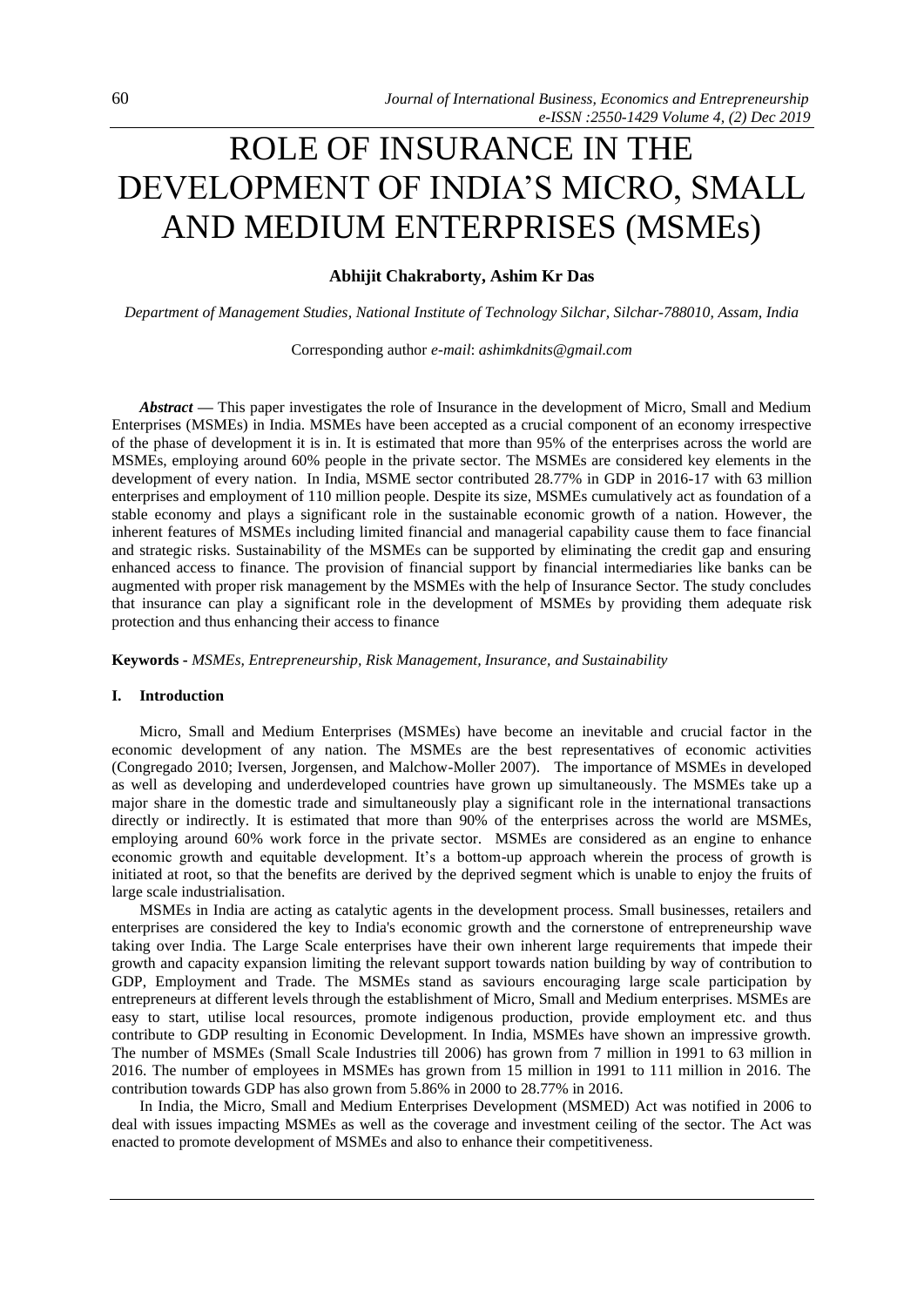On 9 May 2007, the Government of India (Allocation of Business) Rules, 1961 was amended accordingly. The Ministry of Small Scale Industries and the Ministry of Agro and Rural Industries were merged to form the Ministry of Micro, Small and Medium Enterprises (M/o MSME). The M/o MSME work with the vision - "Sustainable development of globally competitive Micro, Small and Medium Enterprises as an engine of growth for the India Economy". The Micro, Small & Medium Enterprises Development (MSMED) Act, 2006 categorised the MSMEs in two types:

(a) Manufacturing Enterprises: - The enterprises engaged in the manufacture or production of goods pertaining to any industry specified in the first schedule of the industries (Development and regulation) Act, 1951. The Manufacturing Enterprises are defined in terms of investment in Plant & Machinery.

(b) Service Enterprises: The enterprises engaged in providing or rendering of services and are defined in terms of investment in equipment.

| <b>Enterprise</b><br>(Type) | <b>Investment in Plant &amp; Machinery</b><br>(Manufacturing) | <b>Investment in Equipment</b><br>(Service) |
|-----------------------------|---------------------------------------------------------------|---------------------------------------------|
| <b>Micro</b>                | Up to 25 lakh                                                 | Up to 10 lakh                               |
| <b>Small</b>                | Above 25 lakh upto 5 crore                                    | Above 10 lakh upto 2 crore                  |
| <b>Medium</b>               | Above 5 crore upto 10 crore                                   | Above 2 crore upto 5 crore                  |

The MSMED Act classifies the Micro, Small and Medium Enterprises (MSMEs) as follows:

# **II. MSMES Economic Growth**

MSMEs have a significant role to play in the economic development of a nation. SMEs perform a significant role in employment generation facilitating the growth of the economy (Taymaz, 2005; Van der Nest, 2004; Gregory, Harvive & Lee 2002) as well as sustainable development (Ariyo, 2005). MSMEs present an effective means of promoting entrepreneurship at rural and semi-urban areas, proper utilisation of local resources using indigenous technology, help employment generation at a low capital involvement (Sule, 1986; World Bank 1995). This greatly helps in developing rural and semi-urban areas as economy growth centres preventing rural-urban migration.



**Chart 1: Growth of MSMEs and Employment Generation**

The above chart shows the growth of employment vis-a-vis growth of the MSME units for a period of 40 years. In 1973-74, with 42,000 units MSMEs (then SSIs) employed 39 lakhs of people which has grown to 11 crores of employment with 63 million units in 2016-17.

MSMEs are now coming up as a feeder to the large scale industries as the stiff competition across the globe has compelled the big industries to resort to outsourcing in order to be cost effective.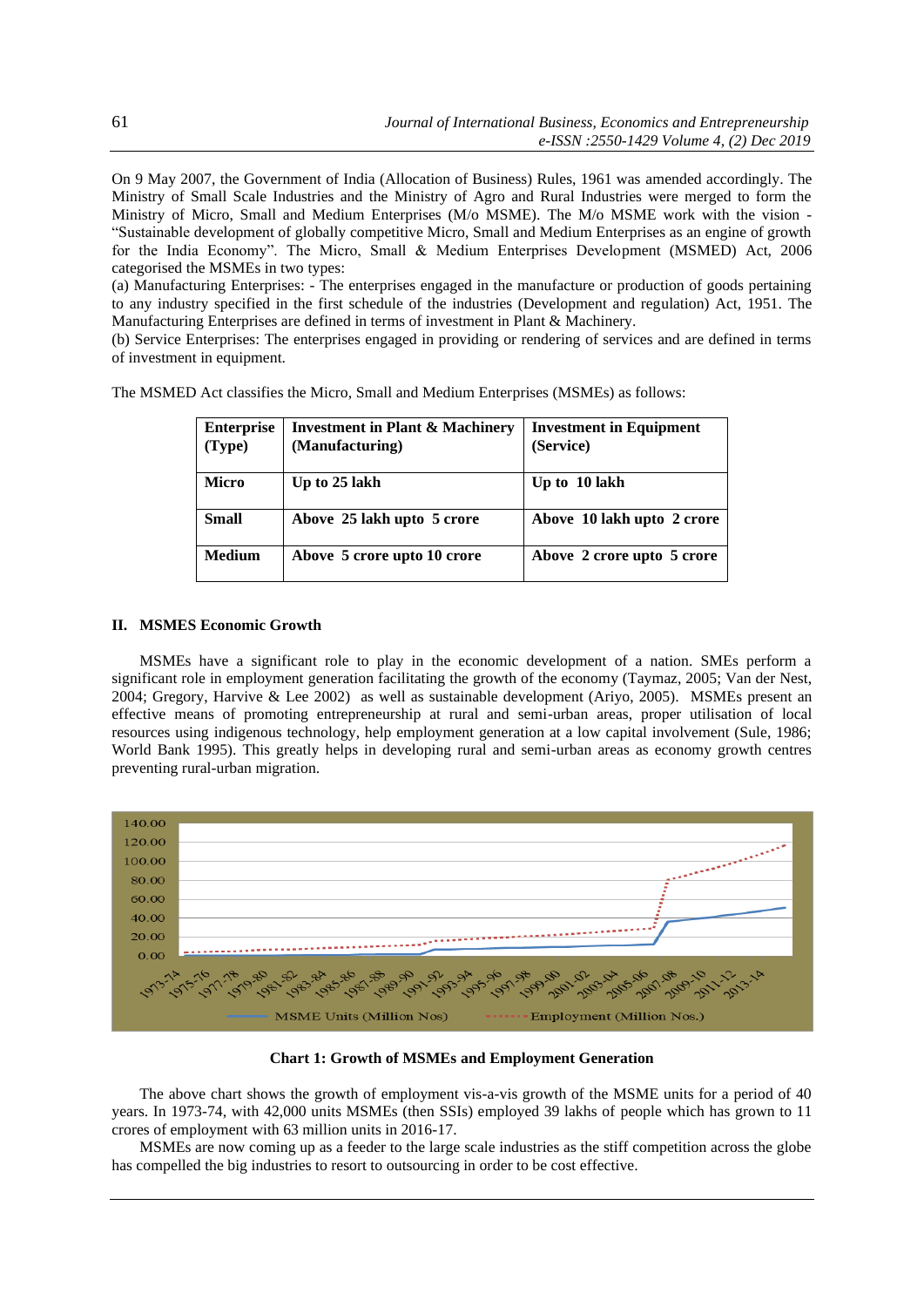On the other way, the enhancement of global business connections has enabled domestic MSMEs to connect to global players and get involved in the production or supply chain and thus adding to exports, and simultaneously contributing to economic growth. Since 1970s, the increased attention of the developing nations towards support and promotion of SMEs is due to their increased participation in the production process of Large Scale Industries which strengthened the industrial linkage (Ekpenyong and Nyong, 1992). The potential contribution of MSMEs towards development of an economy comes through:

- Production of goods and services, adding to GDP
- Utilisation of local resources and upholding indigenous technology
- Creation of employment opportunities at relatively low capital investment
- Reduction of income inequality
- Improving quality of human resource by enhancing the skill level of local manpower which will be ready to support any industrial expansion in future.
- Helps lowering rate of migration from rural to urban areas.

MSMEs are highly flexible in their operation and diversified in the sectors in which they work and thus have a great scope to grow up and contribute substantially to economy under a supportive environment. The interest in and importance of MSME development among policymakers stems out from its ability to work as a direct assistance to the elimination of poverty (Neck, 1977). The importance of MSMEs especially in the economic development of developing countries can be gauged from the followings:

1. Interdependence of Business

In a vast country like India with enormous requirement for products and services, the number of large scale industries are limited and they are actually dependent on the large number of small wholesalers, retailers, distributors and other middleman who helps the products and services in reaching out to the remotest part of the country. They also help in the repair, upkeep and maintenance of those products which are an essential requirement for the re- purchase decision (A.K.Das, 2006)

2. Maintenance of Competition Competition can be the vehicle of change. Through innovation or improvement, the MSMEs keep on continuing healthy rivalry for consumer patronage. Modern competition appears in many forms: price, credit terms, service, product improvement, product marketing strategy etc. MSMEs are more innovative than the large scale Enterprises because in general people working on new ideas that relate to their own profit are motivated in a more direct way. ( Baumback, 1988).

3. Diversity

Diversity is part of the definition of small business (Harmon, 1979). While big business may be valuable small business is vital. MSMEs are diverse in their business involvement and contribute to a large extent to fulfil the diverse requirements of large Enterprises. The MSMEs fill the gap in the supply chain or production function where large enterprises are unable to accommodate themselves.

4. Contribution to Social Welfare

It is the MSMEs running in an unorganised sector without any management structure that typically hire/ engage employees of marginal ability (unskilled labour). Fresh employment seekers may not find their place in large enterprises instead they are largely recruited by the MSMEs operating at local levels. The MSMEs thus prepare a batch of skilled labourers which can support extension of large scale enterprises in future.

## **III. MSME and the Road Blocks**

Despite being in a position to potentially influence the economic growth in a positive and substantial manner, the MSMEs continue to face various challenges in their successful operation and many succumb to premature winding up. Although more than 80% of the enterprises in India fall in the category of MSMEs, they still are suffering from problems like operating at sub-optimal scale, marketing inefficiency, quality maintenance, technological obsolescence, stiff competition from large scale enterprises as well as global players, supply chain inefficiencies, paucity of funds, rapid technological changes, unpredictable market and so on.

The difficulties faced by MSMEs can be broadly categorised as Financial, Managerial and Environmental. It is widely acknowledged that SMEs suffer from disadvantage relative to large firms, principally in the areas of access to finance, information and technology (Harvie C. & Lee B C, 2005). Financial Difficulties arises with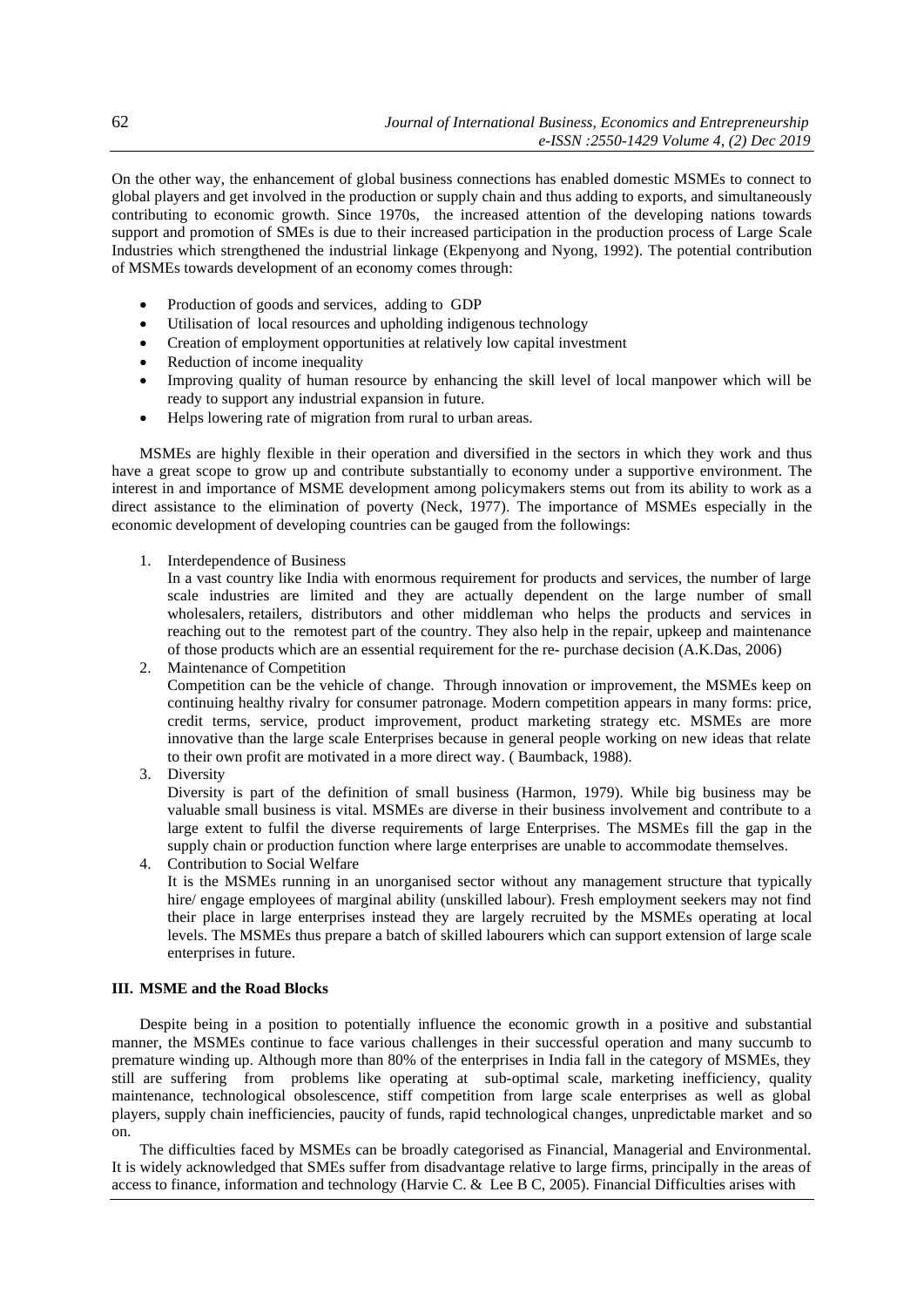acquisition of seed capital and adequate finance to carry on the day to day operation and sustain the market fluctuations. In some cases, the production pressure increases in a particular season due to availability of raw materials during that season only. But since the sales takes place throughout the year, there is a high need of funds to meet the extra production requirement, to store the products and to carry out selling activities on a continual basis. In today's global market place, simply producing quality goods do not fetch money, if the entrepreneur fails to market the product in an effective manner. To understand the effect of marketing, we can refer to the phenomenal growth of India's Patanjali Ayurved in recent years. As such, the MSMEs need to resort to effective marketing strategy to position their products and services in the market. This calls for a hefty capital expenditure on Advertisement and allied activities which will yield fruits in future and to keep in pace with the rapidly changing demands of customers and requirements of global clients, Research is an area to focus on, which also needs adequate funds to generate results. Unfortunately though, finance is the element of which the MSMEs are starved of. The low access to credit facilities are one of the major difficulties that is faced by the MSMEs and this sole finance bottleneck gives rise to many other associated problems, which the MSMEs, sometimes, fails to sustain and ultimately succumb to winding up.

Managerial difficulties are related to lack of managerial experience and skill, that result in Strategy Risks like failure in timely decision, marketing strategy, competitive edge, marketing research etc. MSMEs cannot afford to maintain costly managerial staff and instead depends entirely on internal management abilities. This sometimes results in inadequate preparation for changes in the market place, failure to expand beyond local market, capitalising market opportunity, increasing labour problem, technical breakdown hampering production, etc. causing either catastrophic loss or premature close down of the MSMEs.

Environmental difficulties come in the shape of global competition, or competition from large firms, regulatory changes, political instability etc. Some changes in the market place including regulatory and political are very uncertain and take place any time destabilising the running of MSMEs, if they are not adequately equipped to foresee and face such situations. The Demonetisation issue of Nov, 2016, has been a cause of closing down of few MSMEs as they were unable to manage the sudden shortage of liquid cash, which resulted in their inability to meet labour payments, pay supplier dues, acquire raw materials etc.

The opening up of market compelled the MSMEs share same playing ground in the Global market with the global players and the sustainability and survival of the MSMEs in India were a matter of concern under those circumstances. But it was later realised with the passage of time that the falling trade barriers actually provided the MSMEs with a new world of opportunities allowing them to be a part of the global supply chain. This was a result of the battle of cost effectiveness where large scale enterprises preferred to outsource their part of jobs to low cost economies or because the rising demand of quality maintenance made the global players to employ the best skills from every corner of the globe.

#### **IV. MSMEs, Risk and Insurance**

Risk in business may be referred as the chance of occurrence of something that may adversely affect the objectives (Aernorld, 1998). Risk is an omnipresent element in any and every sort of business and its degree is high in context to MSMEs for many reasons of which one may be the financial concerns. This makes them unattractive to investors (Anic and Paus ,1998; Inang & Ukpong ,2002 ; and Aruwa , 2004), as investors feel comfortable in staking their money with the large scale enterprises against a strong security basis and past debt history. Financial and strategic class of risks are posing the biggest threat to MSMEs today (Azende Terungwa, 2012). Among financial risks, besides the challenge of arranging seed capital, working capital appears as a critical factor. It is very important for MSMEs to manage the cash inflow in an uninterrupted manner so that the key areas of the business like employee payments, supplier payments, supply chain requirements are not disrupted under any circumstances. Otherwise, situations like Demonetisation, GST implementation, Ecological concerns, changes in International trade relationships may pause the life cycle of MSMEs. Risk Management is an essential activity for MSMEs. It refers to the necessary steps that give protection to the business in times of uncertainty causing unavoidable losses. The possible adverse effects on the business from all potential threats are considered and taken care of through effective Risk Management. Risk Management, i.e., treating a potential risk can be generally considered in any of the following manner:

#### 1. Risk Avoidance

If there is any alternative way to bypass the action that calls for risk, that alternative is adopted to avoid the risk at all. For Example: Changing route or mode of transportation to avoid risk of accidents in hilly terrains during rainy season.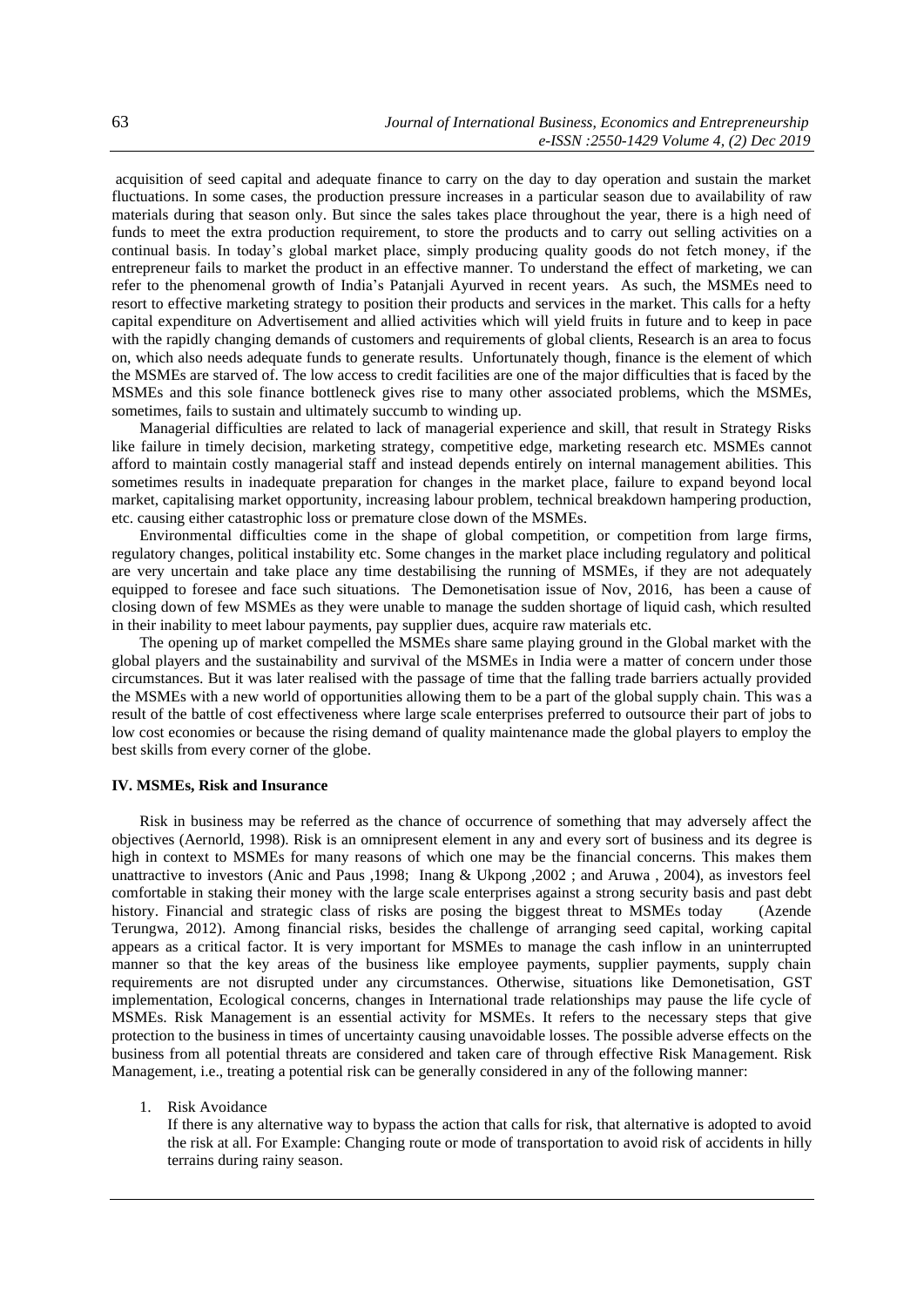## 2. Risk Reduction

If the risk cannot be avoided, it is reduced by adopting risk reduction measures. For example: installing fire extinguisher, fire alarms, mock drill on fire incidents.

- 3. Risk Retention If the risk is common in nature and meagre in value, it is generally retained. For example: Risk of defective raw materials, when acquired in large lots.
- 4. Risk Transfer

When a risk cannot be avoided, nor retained, it is transferred to a third party, called Insurer, for a consideration called premium. The Insurer agrees to make good the loss happening on the occurrence of the insured event.

Of these, the Risk Transfer Mechanism of Risk Management is of utmost importance as majority of the risks need to be mitigated in this manner that calls for an expense of "Premium". Many entrepreneurs view insurance as an unnecessary expense, while others believe it to be important but perceive it as a luxury, may be because many of the MSMEs suffer from the inadequacy of fund. But, of late, the importance of insurance for protecting the MSMEs against catastrophic losses has been realised and MSMEs are giving priority to this protection need keeping in mind the long term sustainability of the business. The lack of experience and farsightedness of owners managing the MSMEs, results in their inability to sustain unexpected shocks in the running of the MSMEs. The MSMEs fail to recover from business falls or catastrophic losses due to absence of adequate insurance coverage to keep the business protected under adverse uncertain circumstances. In the absence of Insurance and its protection-against-uncertainties services, the MSMEs will be reluctant to undertake innovative steps and instead hang on existing business model to ensure certainty. This will subsequently lead to under-productivity of the business enterprises hampering economic growth (Baumol 1968, 1990, 2006).

The lack of adequate insurance makes them a risky venture in the eyes of investors, and they consequently become reluctant to advance financial assistance to the MSMEs. Most of the MSME owners keep themselves busy with the daily operations in such a way that there is little time left to think about identifying the risks and manage them well. It has now become imperative to prioritise risk management aspect so as to ensure the sustainability of the business. The first essential step in this regard is to undertake a thorough risk assessment exercise, either through credit rating agencies or professional service providers. The Insurance Companies also perform this risk assessment activity as a complimentary service before taking up the insurance deal.

The MSMEs may consider some critical insurance coverage as follows:

1. Property Insurance

It gives protection against the losses and damages that may happen due to fire, flood, riot, cyclones and other allied perils. It covers property like building, machineries, other factory equipments, furniture, inventory, signage etc. But, this does not cover mass-destruction events like earthquake and terrorism, which can be opted by the MSMEs separately.

- 2. Business Interruption insurance This covers the consequential loss that may arise due to loss of property caused by fire, flood, cyclone etc. While the Property Insurance makes good the losses of physical property, Business Interruption Insurance makes good the loss of business that occurs during the time gap required to restart the business activities.
- 3. Workmen Compensation Insurance

As per the Workmen's Compensation Act, this insurance will cover all on-duty employees of the medical expenses, disability and death benefits. In case of accidents leading to death of the on-duty employees, the benefits are passed on to his or her family.

- 4. Group medical cover & group personal accident cover These are group insurance policies being offered to a group of homogenous people fulfilling certain criteria and come at very cheap rate. The Group Medical Policy may cover all the employees against medical expenses. The families of the employee may also be added to this cover. The Group Personal Accident Policy covers the employees of the death or disability due to accidents.
- 5. Group cyber cover for employees It is becoming very popular with the increasing rate of Digitisation of the work place. The growing incidents of cyber-crime make it a requirement to protect the business and its employees against any cyber-attack that may lead to loss or misuse of vital, financial or sensitive data and other associated damage.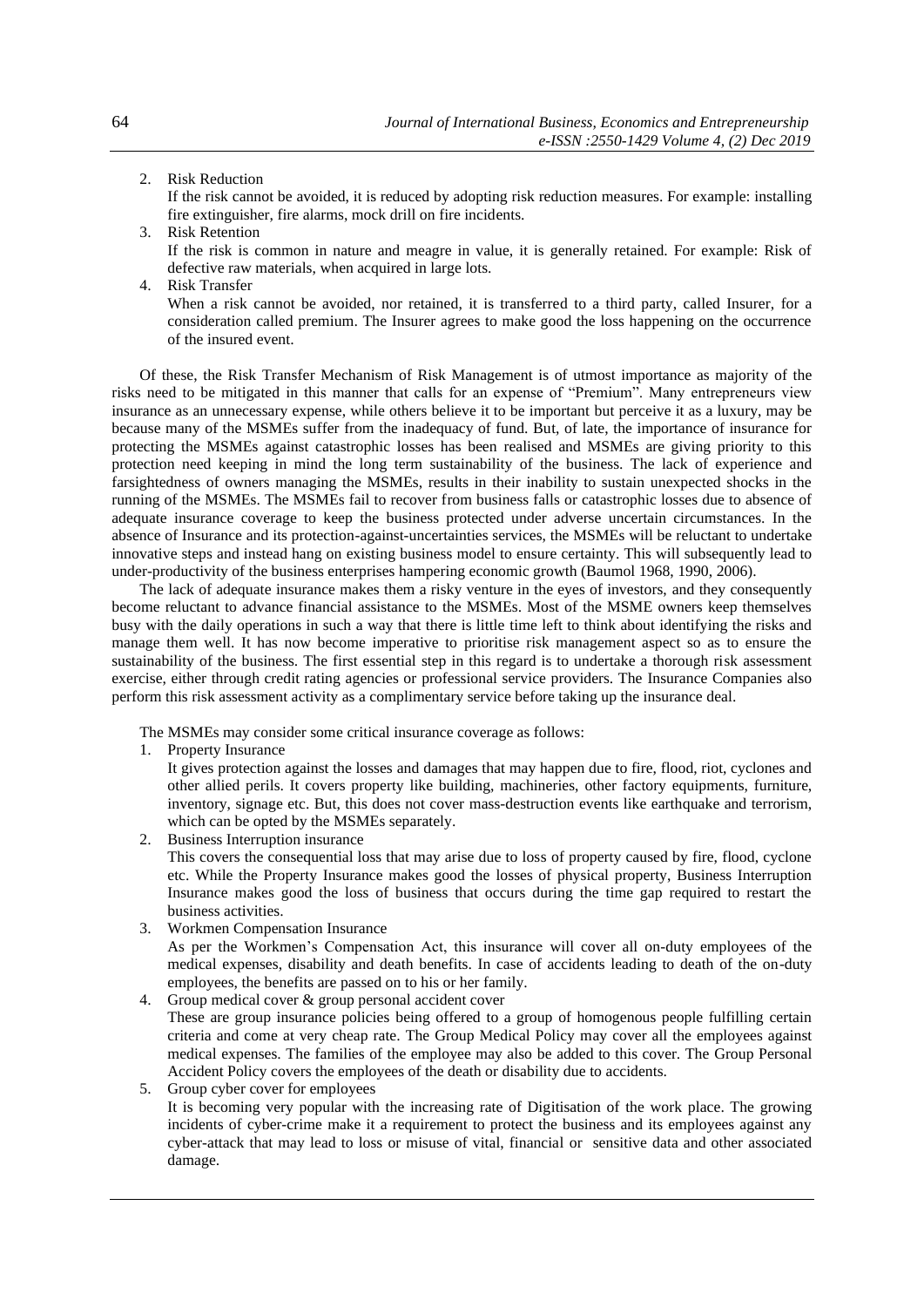6. Vehicle insurance

The MSMEs owning vehicles may take this insurance as it will protect them from the liability that arises due to accidents caused by their vehicles leading to injury or death of someone.

Apart from the above mentioned cover policies, MSMEs may also consider taking up other coverages such as Key man Insurance, Burglary Insurance, fidelity insurance etc. which adds up to their level of protection against adverse events. Considering the increasing intensity of natural calamities with every passing year, a well-rounded and justified insurance protection is a must for every business concern having a long term vision. This will make the MSMEs shock-proof in risky environment and thus attract the bankers to be comfortable while sanctioning financial assistance. The Risk propensity of inappropriately insured business units may compel the banks to curtail the extent of lending, known as Credit Rationing- irrespective of the willingness of MSMEs to pay a fair cost of capital, i.e. Interest, which is risk-adjusted. Insurance can help resolve two severe challenges faced by the MSMEs -- the sustainability during catastrophic losses and access to easy finance to carry out normal business operation and for expansion.

# **V. Limitation**

Availability of data is a serious problem in undertaking study relating to insurance and MSME. While data on MSMEs are available to a rational extent, specific data on insurance related to MSMEs are unavailable. This discourages empirical study in understanding the role of insurance in the promotion and development of MSMEs in India.

## **VI. Conclusion and Suggestion**

The development of MSMEs to a great extent can be influenced by proper insurance Coverage of the firms. Insurance in one way ensure protection to the firms against uncertain adverse events, and on the other way, gauge the level of risks the MSMEs are in, making it easier for banks and other financial institutions to provide financial assistance which is a very crucial element for success of each and every MSME. The measurement of Risk propensity of the MSMEs by the Insurers may also allow the lenders (banks and other financial institution) to charge a borrower-friendly cost of capital excluding the extra adjustment rate for unaccounted risk.

This essentially calls for increasing awareness among the MSMEs owners regarding the importance of Insurance and its usefulness in securing financial assistance. The Insurance needs to be seen as an essential element required to protect and to promote the future dreams of each and every MSME. There are several government initiatives in force to pave the way for MSMEs towards easy finance by creating a supportive environment and insurance can help to a great extent in this initiative. The promotion of Insurance among MSMEs will remove the problem of Information Asymmetry encountered by the financial institutions, as the Insurers will do the job of Risk Assessment in an efficient and professional manner and consequently, the MSMEs can avail fair rate of interest on loans provided by financial institutions.

The study suggests that:

- 1. While issuing financial assistance, an Insurance Policy that suits the need of that particular MSME should be attached, as a pre-condition for advancing the assistance.
- 2. The existing un-insured MSMEs should be brought under the Insurance umbrella.
- 3. Customised and innovative Insurance Policy that meets the specific needs of each category of MSMEs should be introduced at affordable rate.
- 4. Awareness program should be organised targeting the MSMEs to help them understand the importance of Insurance coverage.

#### **References:**

- Anic, V. and Paus, V. (1998). The Croatian SME study: Best practice in Financing SMEs in SECI and CEI Countries: Final Report of UN/ECE Expert Meeting on Best practice in Financing SMEs. Geneva
- Ariyo, D. (2005). Small firms are the backbone of the Nigerian economy. Retrieved July 15 2018, from [http://www.lib.umi.com.](http://www.lib.umi.com/)